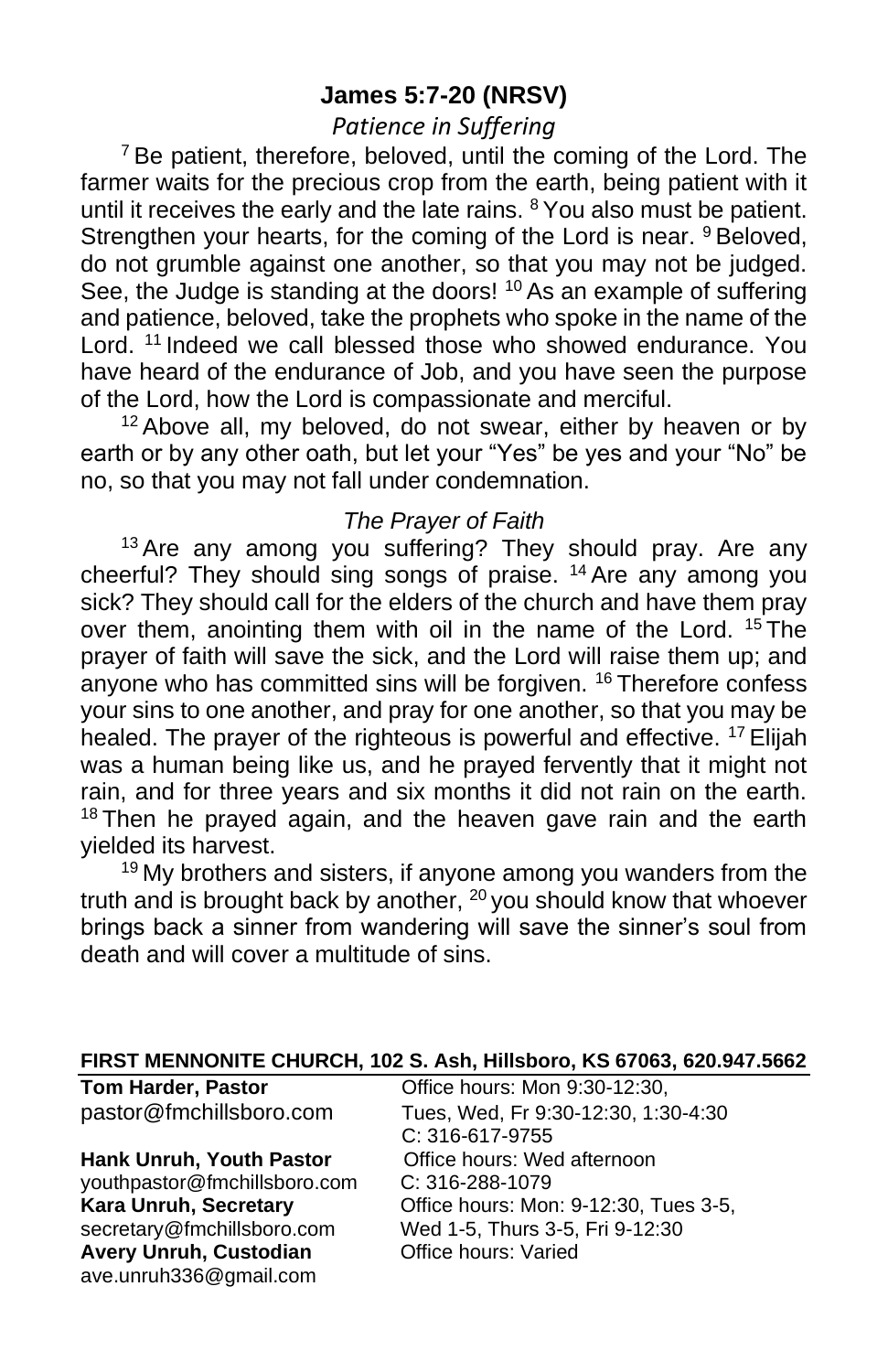

# **FIRST MENNONITE CHURCH**

 In Christ – Making Disciples through Loving Relationships.

Worship 10:30 a.m.

## **Sunday October 17, 2021 The Patience of Farmers, The Prayers of Faith**

## **GATHERING**

| <b>Gathering Music</b>           |                                  | <b>Shirley Baltzer</b>      |
|----------------------------------|----------------------------------|-----------------------------|
| <b>Welcome and Announcements</b> |                                  | <b>Holly Swartzendruber</b> |
| Prelude to Worship               |                                  | <b>Shirley Baltzer</b>      |
| *Call to Worship                 | VT 856                           | <b>Holly Swartzendruber</b> |
| *Prayer                          |                                  |                             |
| *Hymn                            | <b>Christ is Our Cornerstone</b> | VT 4                        |
| The First Lesson                 |                                  | James 5:7-12                |
| <b>Hymn</b>                      | Spirit of God! Descend           | VT 557                      |
| Time for Children                |                                  | Sue Buchholz                |
|                                  |                                  |                             |

### **SHARING**

Sharing and Prayer **Pastor Tom** Hymn **Rain Down** VT 703

## **LISTENING**

The Second Lesson James 5:13-20 Sermon The Patience of Farmers, the Prayers of Faith Pastor Tom

## **RESPONDING**

Sending

Hymn Will You Let Me Be Your Servant VT 778

Postlude **Shirley Baltzer**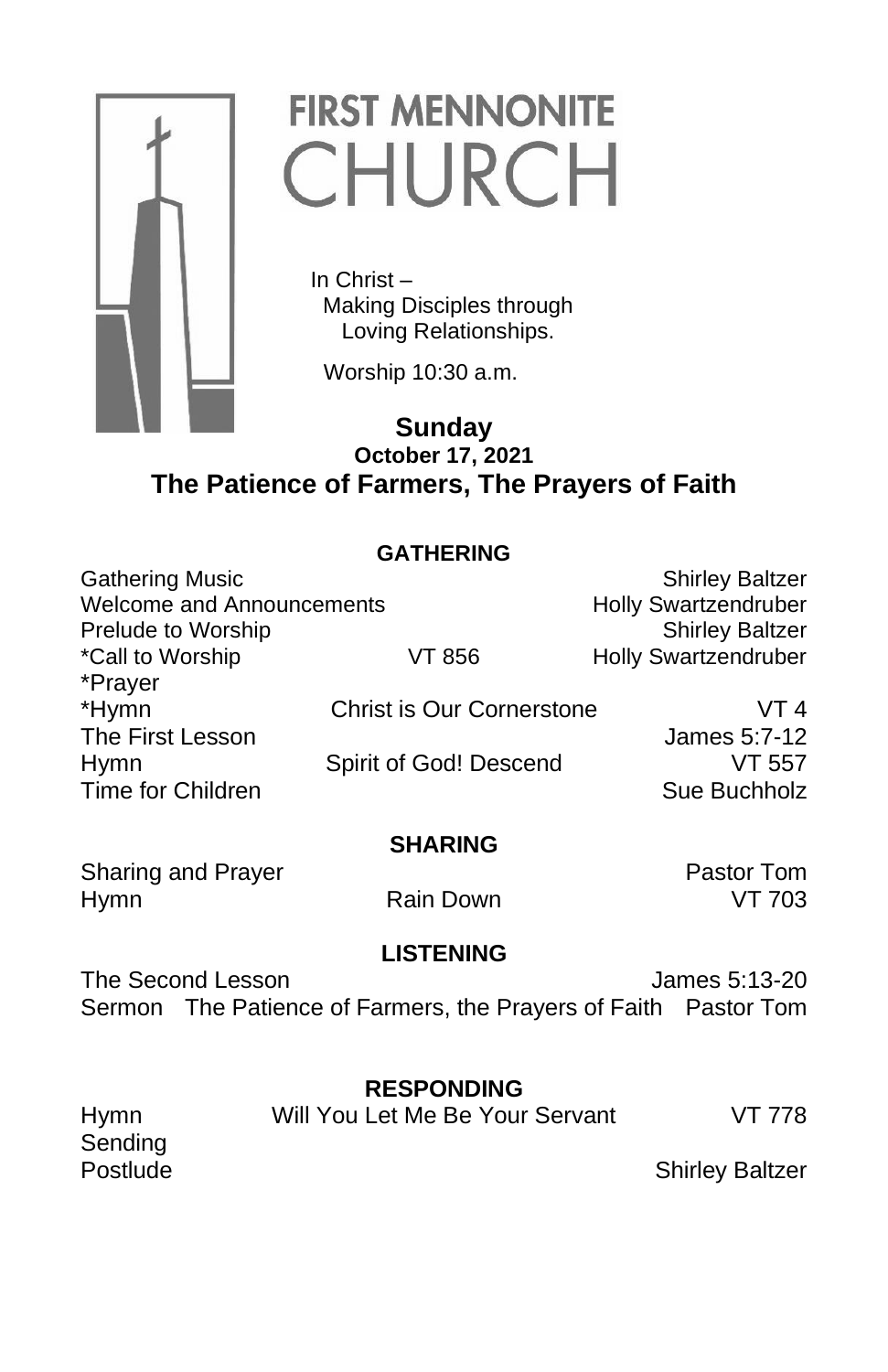*A WARM WELCOME TO ALL who are gathered to worship, wherever you are, and whenever you watch this service!*

**COVID-19 protocols:** The FMC Covid response team is urging the following regarding the Covid virus: 1. Masks are required when we gather indoors, 2. FMC should reduce capacity in the sanctuary and fellowship hall to 50%.

**Hartland Pregnancy Care is hosting its Hartland Fundraising Banquet Tuesday, October 19 at 6:30 p.m. at the Wild Prairie Event Center in Newton, KS.** Outlaw BBQ is catering the meal. This year's fundraiser speaker is David Williams. David shares the devastation of abortion and the forgiveness and healing of Jesus Christ that has transformed his life. David's story is so important for all to hear. Registration is open! Call 316.283.7333 now to reserve your seat.

**Hillsboro's annual Trick or Treat So Others Can Eat is October 27 from 7-8 p.m.** You are invited to leave canned goods on your porch to donate to Main Street Ministries, which will be picked up by youth groups of Hillsboro. All First Mennonite youth are invited to participate!

**Tabor College presents Dr. David S. Janzen, Oct. 25, 2021:** President Janzen is the fifth speaker in the vocation and service lecture series "Exaudio: Listen and Live." Janzen, a 1990 graduate of Tabor, was named the college's 14th president in May 2021.He will be giving the following presentations in the Richert Auditorium:

- Monday, Oct. 25 at 10 a.m.: "Career or Calling− Asking the Right Questions"
- Monday, Oct. 25 at 7 p.m.: "The Paradox of Christian Entrepreneurship"

*The Tabor Lectureship in Vocation and Service is an annual academic lectureship in which a scholar is invited to present on a meaningful expression of Christian discipleship that arises from his or her professional discipline. The purpose of the lectureship is to challenge and encourage believers in their individual and collective calling of work and service for Christ and his kingdom. The term* exaudio *is a Latin word that means to listen, comprehend, and respond faithfully.*

**Jordan Feliz "Next to Me" tour is coming to Tabor College October 29 at 7 p.m. in the Shari Flaming Center for the Arts!** [Tickets are on](https://tabor.universitytickets.com/w/event.aspx?id=1523&r=ad091ac1ff3a49beab299adb20854950)  [sale now:](https://tabor.universitytickets.com/w/event.aspx?id=1523&r=ad091ac1ff3a49beab299adb20854950) VIP tickets \$45 (early entry and Q&A with Jordan), Main Floor